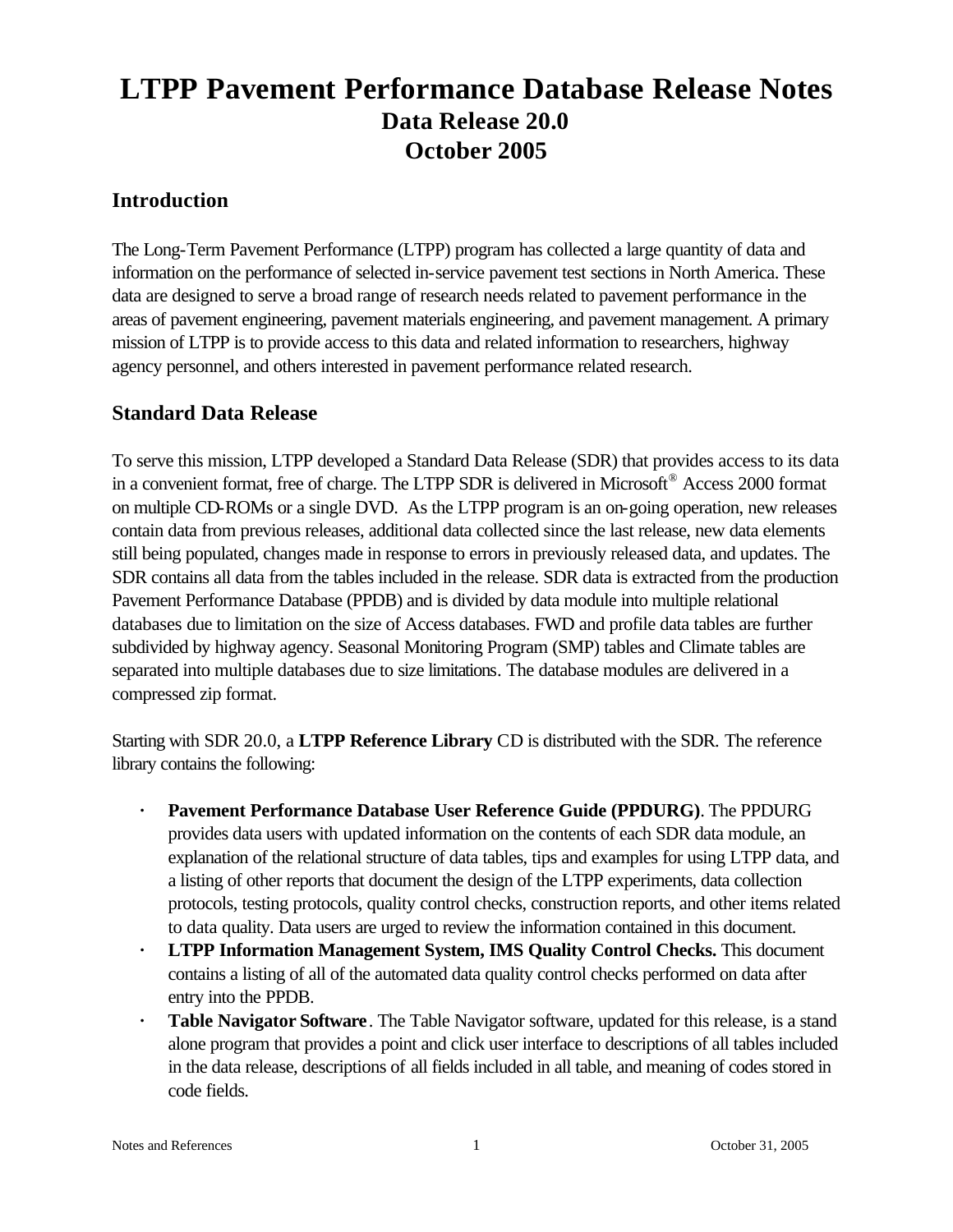- **· ESALCalc Software.** The ESALCalc software provides a tool for a data user to compute 18 kip (80-Kn) Equivalent Single Axle Load applications on an annual basis based on the AASHTO86 formulation. In order to run the program, a user must assemble the input database from tables contained in the SDR. Instructions are contained in the ESALCalc User Guide on how to prepare this database.
- **· LTPP Data Analysis Reports**. LTPP data analysis reports published by FHWA are included in the reference library. Some of these reports document algorithms used to populate tables containing computed parameters such as rut depth.
- **· LTPP Data Collection Guides**. LTPP is in the process of updating its data collection guidelines to reflect changes that have occurred over time. The most current versions of the data collection guides are included.
- **· SHRP/LTPP Documents**. The LTPP documents developed under the Strategic Highway Research Program that document many of the early planning efforts and analyses are contained in this portion of the library.
- **· Data Error Feedback Report Form.** A Data feedback report form is included that a user can use to report errors in the data. A user is encouraged to contact LTPP customer service before submitting such a form to ascertain if the issue is truly an error or a data misunderstanding.
- **· LTPP Products Information**
- **· Other LTPP documents**

In past data releases, some of these documents and software were included on Volume 1 of the SDR. In the future, it is planned to update the LTPP Reference Library with more documents such as SPS construction reports, SMP installation reports, SPS data collection guides, updated material sampling and testing guidelines and protocols, etc.

Data users can also find updated information about the LTPP program at the LTPP web site at http://www.fhwa.dot.gov/pavement/ltpp/. A Data Analysis Operation Feedback Report form and satisfaction questionnaire can also be accessed on this web site.

Data users can contact the LTPP Customer Support Service Center with questions and comments at the email address ltppinfo@fhwa.dot.gov. Written inquires can be sent to:

LTPP Customer Support c/o Larry Wiser Long Term Pavement Performance Federal Highway Administration, HRDI-13 6300 Georgetown Pike McLean, Virginia 22101-2296

# **Data Usage**

While the LTPP program has taken due diligence and reasonable care in providing quality data, data users assume responsibility for conclusions based on interpretation of data collected by the LTPP program. If a published report, paper, or technical document is generated using results from LTPP data, a statement **must** be included indicating that LTPP data were used, date of the data release used, and

Notes and References 2 October 31, 2005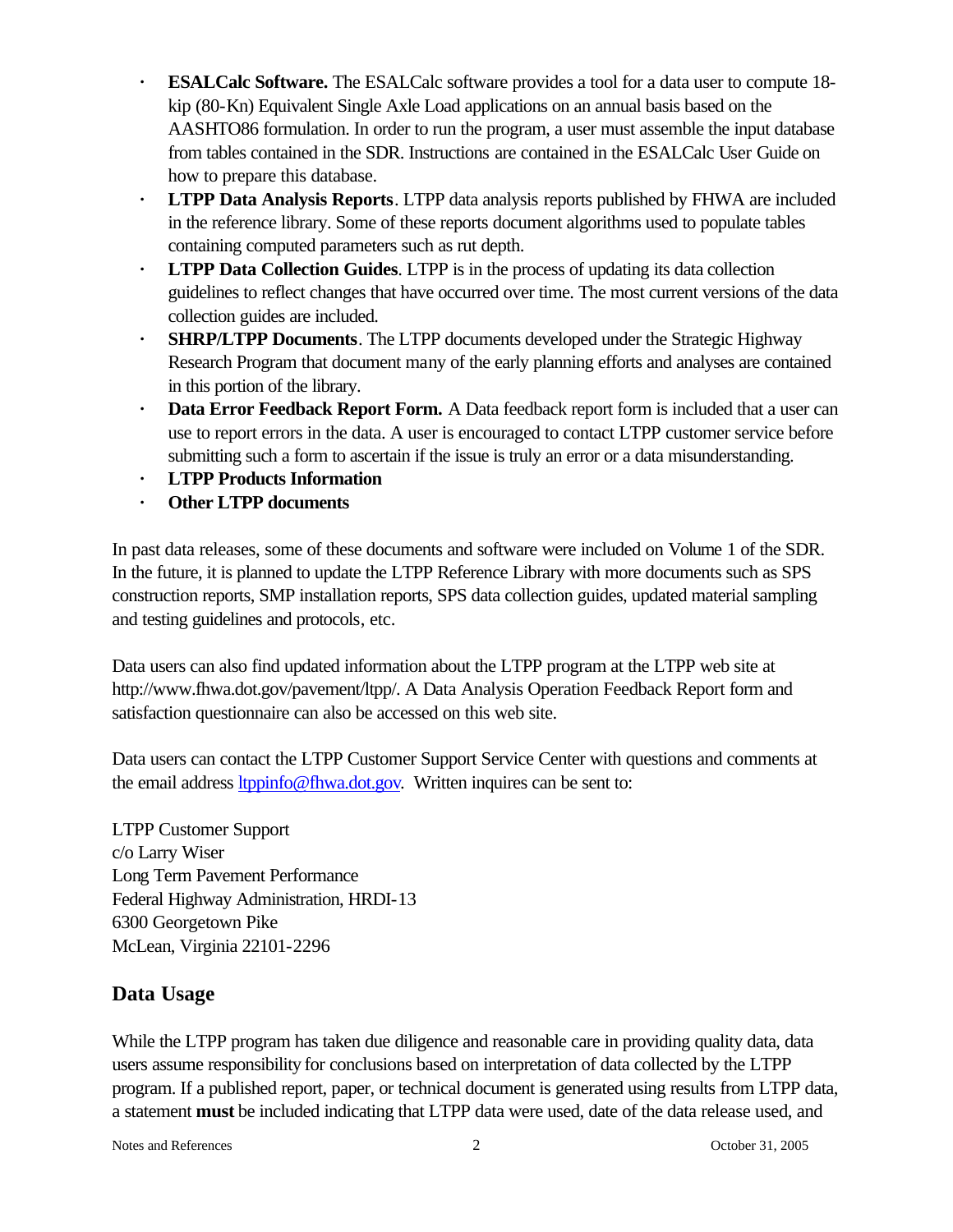references to non-LTPP data sources used.

LTPP data and information are distributed under the sponsorship of the United States Department of Transportation in the interest of information exchange. The United States Government assumes no liability for its content or use thereof.

The U.S. Government does not endorse products or manufacturers. Trade and manufacturers' names appear in the database and this document only because they are considered to be essential.

# **Data Release Notes**

The following portion of this document contains notes on the contents, changes, and updates made to each version of the Standard Data Release. This is followed by more specific information on other data quality checks, reference tables common to all data modules, and traffic data. Notes on prior data releases are maintained in this document for historical purposes.

# **Release 20.0**

The November 2005 Data Release is the 20<sup>th</sup> national release of data from the LTPP program. This release contains some revisions to data included in the January 2005 Data Release. In addition, several tables have been added to this release as noted below:

#### *Tables Added:*

TST\_SAMPLE\_BULK\_AC\_AGG: This new table in the Material Testing module contains information on bulk aggregate sampled at asphalt concrete plants for test sections included in the SPS-9 Superpave experiment.

TST\_SAMPLE\_LAB\_AC\_MIX: This new table in the Material Testing module contains information on laboratory mixed AC samples for test sections included in the SPS-9 Superpave experiment.

#### *Tables Removed:*

RHB\_ACO\_SP\_PROP: This table was added in SDR 19.0 and has no data in it yet. It will be included in future releases, if data becomes available.

#### *Other Additions to Release 20.0:*

#### *CONSTRUCTION\_NO added to tables:*

The CONSTRUCTION\_NO field was added to the following Material Testing tables: TST\_ASPHALT\_CEMENT, TST\_FRESH\_PCC, TST\_SAMPLE\_BULK\_AC\_AGG, TST\_SAMPLE\_LOG\_SPS\_3\_4, TST\_UNCOMP\_BITIMINOUS.

#### *Other Notes:*

Notes and References 3 October 31, 2005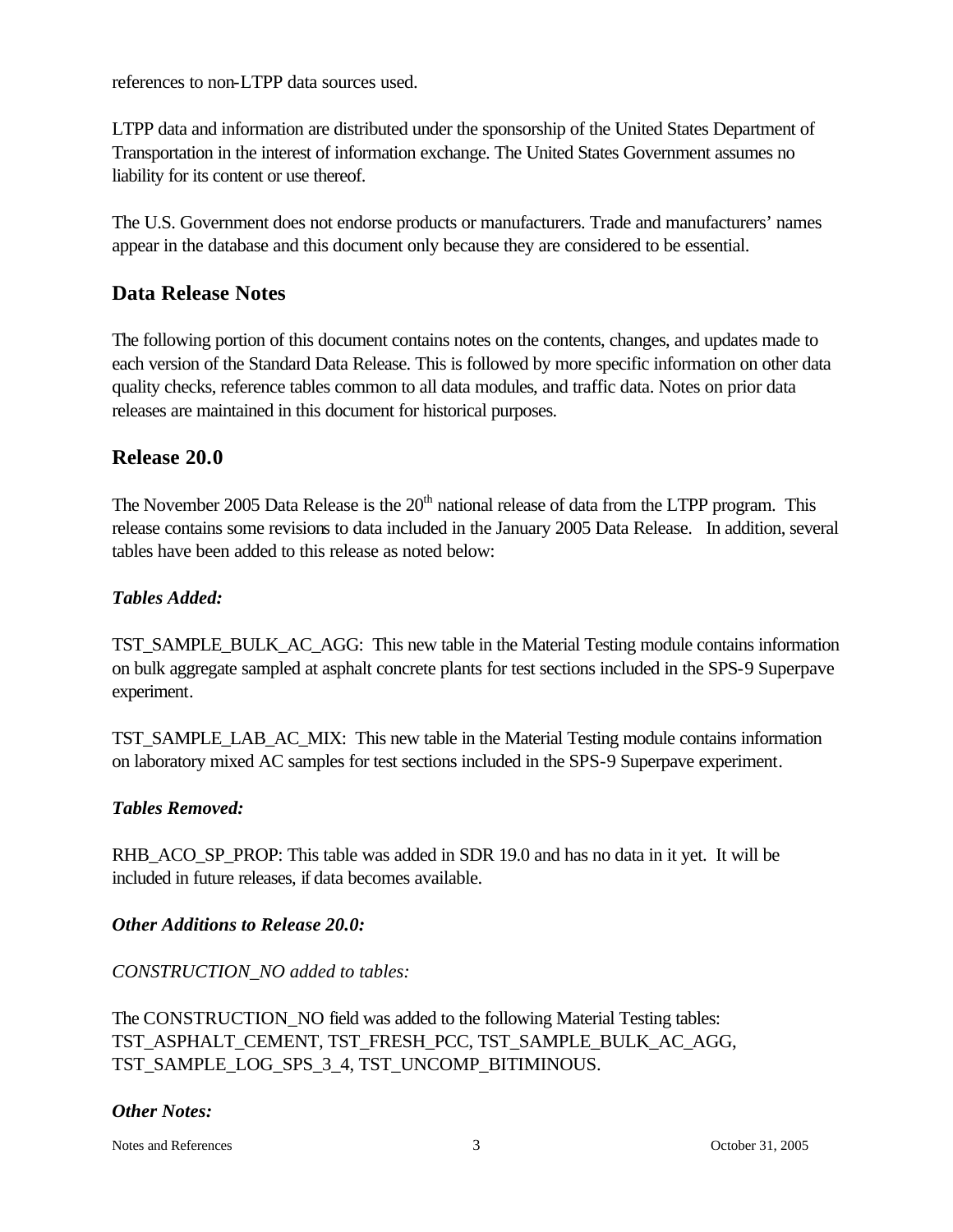#### *Backcalculation Tables:*

This will be the last release of the FWD backcalculation tables in the SDR. This data was calculated from FWD data that was available in 1997. It has become cost prohibitive to continue updates and to support these data elements in response to changes and corrections made to the baseline FWD data. An update was made to these tables to remove records which could no longer be traced to the source FWD data, and to correct these tables with changes made to the source data tables.

# *MON\_T\_PROF\_CROSS\_SLOPE table*

Population of this table for manual transverse profile measurements for all previous measurements was completed for this data release. From this data, a data user now has the capability of determining if ruts can hold water from a transverse cross slope perspective.

#### *Known Data Issues Not Yet Reported in DAOFRs*

The mechanism for reporting LTPP data problems is currently called the Data Analysis/Operations Feedback Report (DAOFR). LTPP data users can view resolved and unresolved DAOFR at the LTPP web site: http://www.fhwa.dot.gov/pavement/ltpp.

The following unresolved data issues reported in the release notes for SDR 19.0, have not yet been fully addressed. DAOFR will be prepared in the near future to better document these previously identified problems. Unresolved data problems previously identified in this data release have already been submitted as DAOFRs to FHWA.

| Table              | Problem                                                 |
|--------------------|---------------------------------------------------------|
| AWS_HOURLY_DATA    | For site 350101, the pyranometer readings are suspect.  |
|                    | For certain sections, the faulting values are very      |
| MON_DIS_JPCC_FAULT | inconsistent over time.                                 |
|                    | The POINT_LOC value assigned to a given crack or joint  |
| MON_DIS_JPCC_FAULT | varies slightly over time on some sections              |
|                    | For certain POINT_LOC's on given section, there are     |
| MON_DIS_JPCC_FAULT | large spikes in the measured faulting value.            |
|                    | For a given POINT_LOC, the CRACK_OR_JOINT               |
| MON_DIS_JPCC_FAULT | designation changes over time for some sections.        |
| MON_DIS_*_REV      | Many null values should in fact be recorded as zero.    |
| MON_DIS_AC_REV     | The fatigue cracking values on 010102 are suspect.      |
|                    | For 185518, OTHER indicates multiple patches, while the |
| MON_DIS_CRCP_REV   | patching fields indicate only one.                      |
|                    | For a number of sites, BEFORE_TEMP and                  |
|                    | AFTER_TEMP are zero during summer months, indicating    |
| MON_DIS_AC_REV     | that the values should probably be null instead.        |
| MON_DIS_JPCC_REV   | Inconsistent rating of transverse cracking on sections  |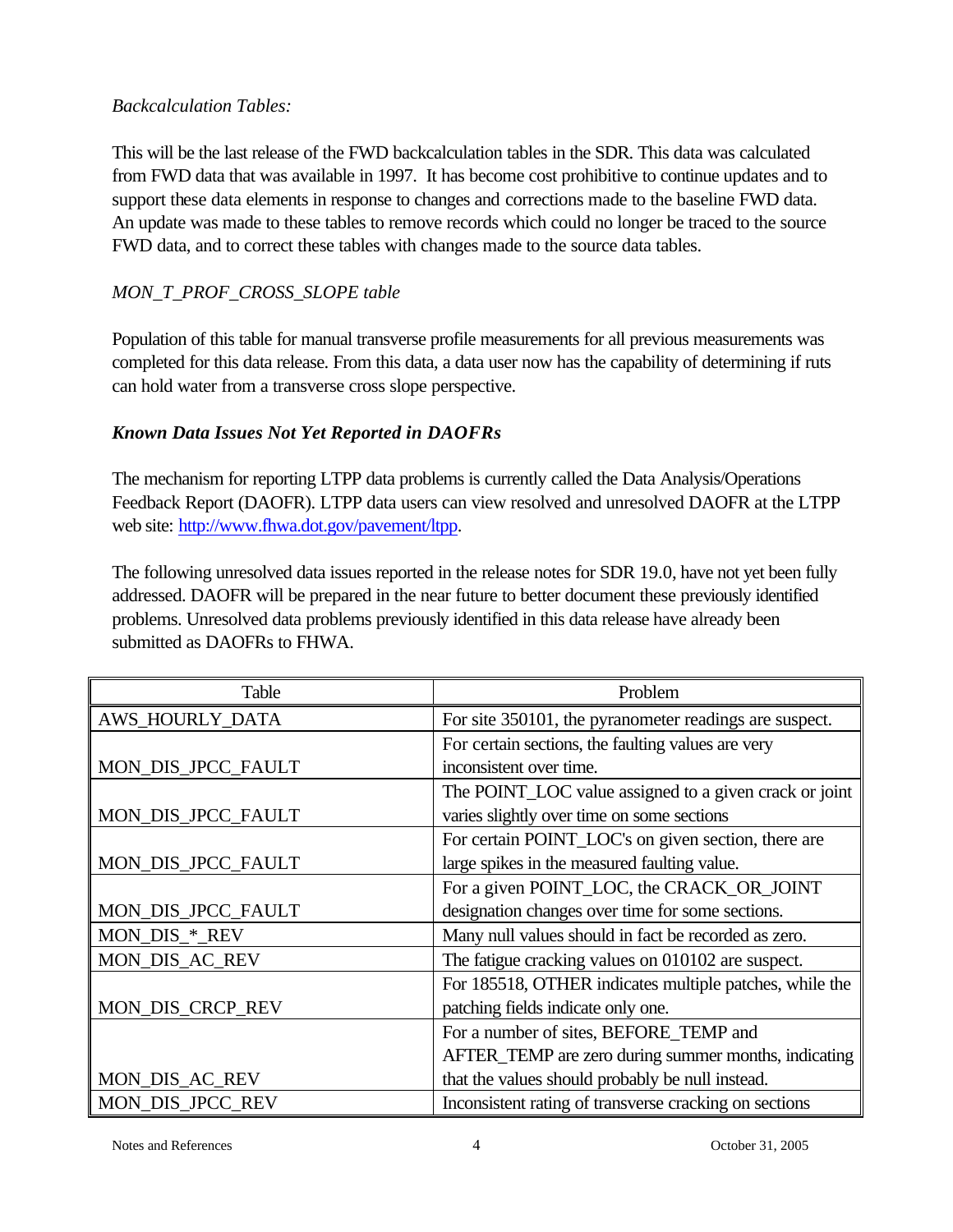| Table                      | Problem                                                         |
|----------------------------|-----------------------------------------------------------------|
|                            | 290704, 290705                                                  |
| MON_DIS_JPCC_REV           | inconsistent rating of map cracking on section 100210           |
|                            | On section 124000, 7/21/99, OTHER indicate presence             |
| MON_DIS_JPCC_REV           | of map cracking, though map cracking field contain zeroes.      |
|                            | For the 8/7/91 survey on the 2906 <sup>**</sup> sections, OTHER |
| MON_DIS_JPCC_REV           | indicates pumping, while the pumping fields indicate none.      |
|                            | For 18A430, 5/1/91and 370201, 9/19/02, OTHER                    |
| MON_DIS_JPCC_REV           | indicates polished aggregate, but POLISH_AGG_ $A = 0$ .         |
|                            | EDGE and WHEELPATH measurements differ by >                     |
| MON_DIS_JPCC_FAULT         | 12mm                                                            |
|                            | Temperatures very low for certain dates on sections             |
| SMP_ATEMP_RAIN_HOUR        | 131031(-42) and 351112 (-49)                                    |
|                            | Hourly average in HOUR outside min and max values in            |
| SMP_ATEMP_RAIN_DAY         | <b>DAY</b>                                                      |
|                            | Sections 274040(9/22/93), 484143(9/25/97), and                  |
| SMP_ELEV_PCC_DATA          | 833802(various dates) have questionable elevation data.         |
|                            | Questionable elevation data on 310114, 390901, 460804,          |
| SMP_ELEV_AC_DATA           | 469187, 501002, 831801, and 906405.                             |
|                            | 483739, THERM_NO =18(after 5/6/00) and                          |
|                            | 11(after6/6/00) have very high values - looks like bad          |
| SMP_MRCTEMP_AUTO_DAY_STATS | sensor.                                                         |
|                            | 180901, 0902, 0904, and 0905 have zero                          |
| SPS9_PMA_PROFILE           | PROFILE_INDEX, which is not a reasonable value.                 |
| TRF_EQUIPMENT_MASTER       | Where sensor type is null, it should be N.                      |
|                            | Sections/layers: 04_1021 layers 6,7; 18_5518 layers             |
|                            | 9,10; 18_6012, layer 11; 19_3006 layers 5,6; 19_3055            |
|                            | layers 5,6; and section 27_1085 layer 5, do not have            |
| TST AC01 LAYER             | matching layers in TST_L05B                                     |
|                            | In many TST tables, there are SAMPLE_NO entries that            |
| Various                    | do no have a match in one of the sampling tables.               |
|                            | In many TST tables, there are LOC_NO entries that do            |
| Various                    | no have a match in one of the sampling tables.                  |
|                            | For many sections, the LAYER_NO reported does not               |
| TST_AC02                   | have a match in TST_L05B.                                       |
|                            | Comments indicate multiple samples, but LOC_NO or               |
| TST_AC04                   | SAMPLE_NO are for a single sample.                              |
|                            | There are many ASH_CONTENT values over 2, which                 |
| TST_AE01                   | may indicate the test was not performed properly.               |
|                            | Many section have holes with locations far outside section      |
| TST_HOLE_LOG               | boundaries $(+/1 200')$ .                                       |
|                            | There are many records with negative TRANS_POS, but             |
| TST_HOLE_LOG               | a LOC_NO not indicative of shoulder testing.                    |
| TST_HOLE_LOG               | Many of the values in REPL_LOC_NO are not in                    |

Notes and References 5 October 31, 2005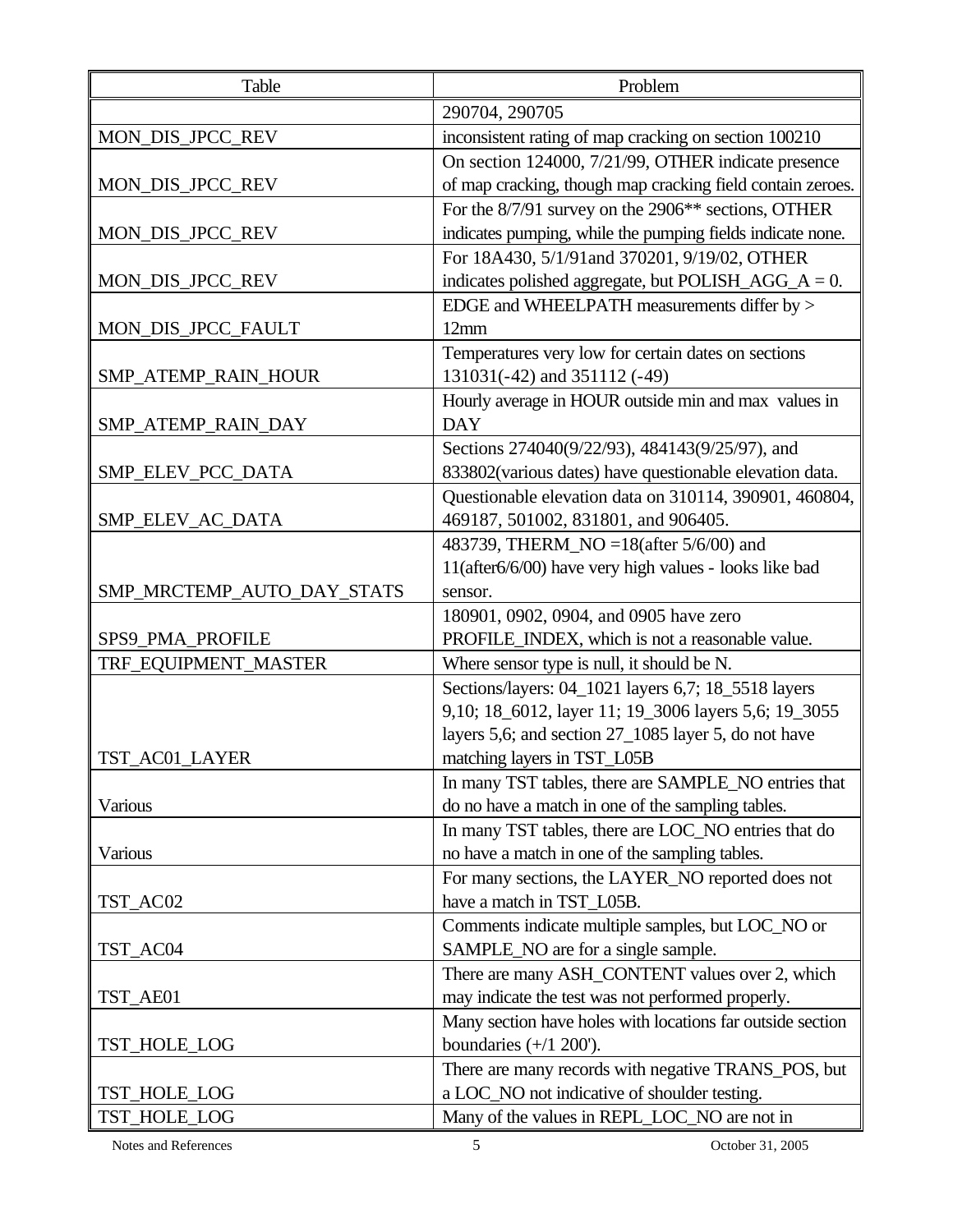| Table        | Problem                                             |
|--------------|-----------------------------------------------------|
|              | LOC_NO for that section.                            |
|              | For many SPS testing locations, POINT_LOC is within |
|              | another section according to                        |
| TST_HOLE_LOG | SPS_PROJECT_STATIONS.                               |

# **Release 19.0**

The January 2005 Data Release is the  $19<sup>th</sup>$  national release of data from the LTPP program. This release contains some revisions to data included in the July 2004 Data Release. This Data Release also includes a new software program, ESALCalc. In addition, several tables have been added to this release and some deleted, as noted, below:

# *Tables Added:*

*MON\_T\_PROF\_CROSS\_SLOPE:* This new table contains the elevation of the last data point, relative to the begin point, of manual transverse profile measurements made using the Dipstick device. This allows the transverse profile data to be de-normalized so that the true elevation profile, relative to the outside edge of the pavement lane, may be computed. This table is expected to be fully populated in 2006.

*SMP\_TDR\_MANUAL\_MOISTURE:* This table contains volumetric and gravimetric moisture content computed from dielectric constants interpreted and calculated from manually recorded TDR traces.

*CLM\_VWS\_HUMIDITY\_DAILY, CLM\_VWS\_PRECIP\_DAILY, CLM\_VWS\_TEMP\_DAILY, CLM\_VWS\_WIND\_DAILY:* These four tables were created to mirror similar monthly and annual climatic tables and to allow more selective analysis of the various daily data elements. These tables replace the table CLM\_VWS\_DATA\_DAILY. In addition, all Climatic tables contain data that were recomputed from Level E data provided by a national weather agency.

#### *RHB\_ACO\_SP\_\* Tables*

Three new Rehabilitation tables were added to this Data Release. These tables are used for nonrecycled asphalt pavement overlays using Superpave properties. The tables and their description are listed in the table below:

| <b>SDR Table Name</b> | Contents                                                       |
|-----------------------|----------------------------------------------------------------|
| RHB_ACO_SP_AGGR_PROP  | This table contains Superpave AC overlay aggregate properties  |
| RHB ACO SP MIX PROP   | This table contains Superpave AC overlay mixture properties as |
|                       | placed                                                         |
| RHB ACO SP PROP       | This table contains Superpave AC overlay asphalt cement        |
|                       | properties                                                     |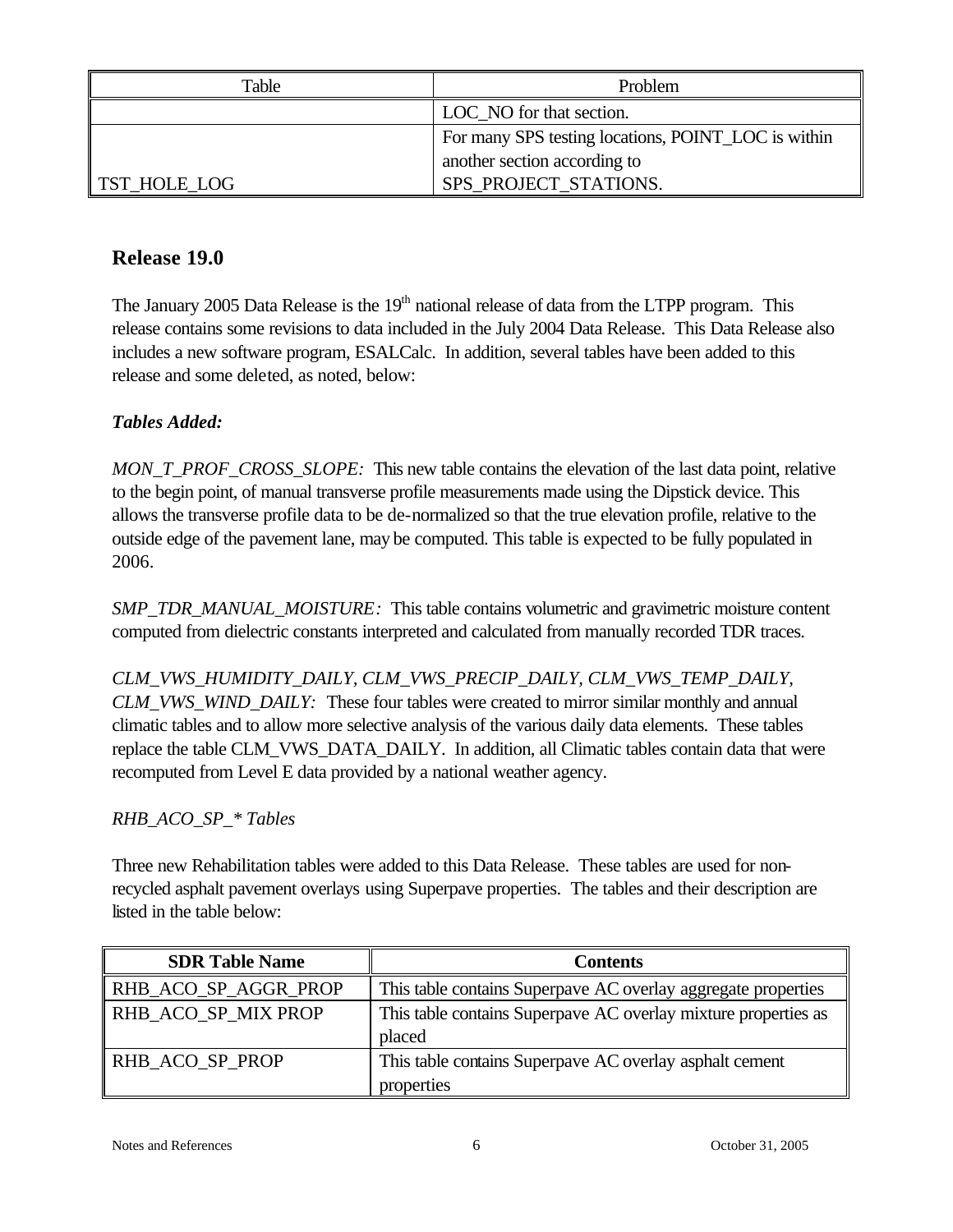#### *Tables Removed:*

*MON\_T\_PROF\_DEV\_CONFIG:* This table contains information on equipment configuration settings used to capture, digitize, and interpret transverse profile measurements using the photographic and manual dipstick measurement methods. Note that transverse profile measurements based on the photographic method are obtained at the same time as the photographs for the film-based distress interpretations. Since this table provides little information to the data user, it is no longer included in the standard data release.

#### *Rehabilitation Tables*

Several Rehabilitation tables were removed from this Data Release since there are no data stored in the tables. Listed below are the tables that have been removed:

RHB\_CMRAP\_COMBINED\_AGG RHB\_CMRAP\_LAB\_AGED\_AC RHB\_CRACK\_SEAT\_PCC RHB\_PCCO\_STEEL RHB\_PRESSURE\_RELIEF RHB\_RCYPCC\_COMBINED\_AGGR RHB\_RCYPCC\_CONSTRUCTION RHB\_RCYPCC\_JOINT RHB\_RCYPCC\_MIXTURE RHB\_RCYPCC\_NEW\_AGGR RHB\_RCYPCC\_STEEL RHB\_RCYPCC\_STRENGTH

#### *SPS Tables*

Several SPS tables were removed from this Data Release since there are no data stored in the tables. Listed below are the tables that have been removed:

SPS4\_TRANSIENT\_GENERAL SPS4\_TRANSIENT\_MEASURE SPS6\_TRANSFER\_EFFICIENCY SPS7\_LOAD\_TRANSFER SPS7\_PCC\_CRACK\_SEAL SPS7\_ TRANSFER\_EFFICIENCY SPS7\_UNDERSEALING SPS8\_PCC\_FULL\_DEPTH SPS9\_AC\_PATCHES SPS9\_DIAMOND\_GRIND SPS9\_PCC\_JOINT\_RESEAL SPS9\_RUT\_LEVEL\_UP SPS9\_UNDERSEALING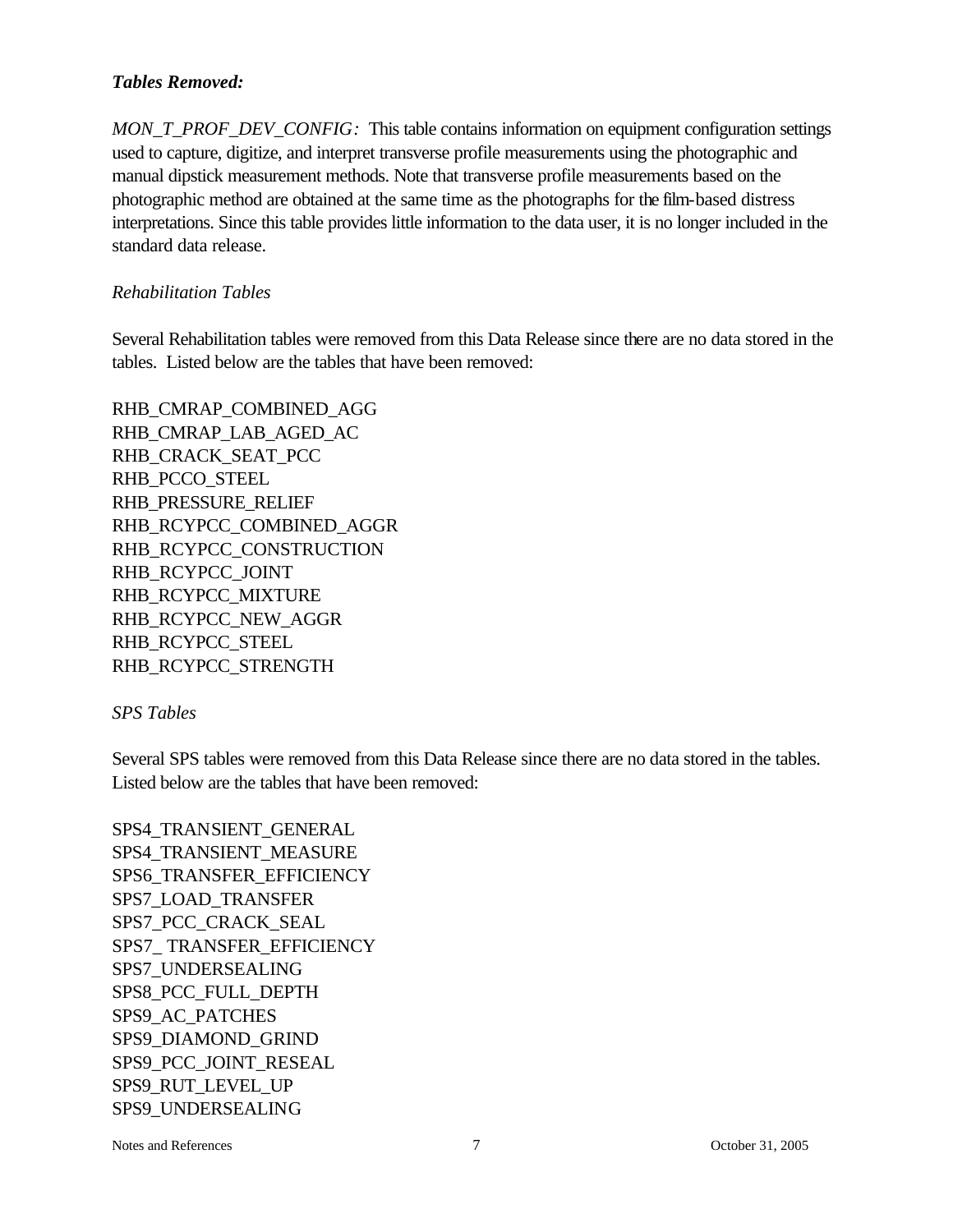*TST\_SC06:* This table was intended to contain measurements of excess asphalt in bituminous mixtures obtained by using a loaded wheel and sand cohesion. Although the table structure exists, no data for this test were ever loaded into the database. Since this table is empty, it is not included in the standard data release.

*TST\_SC13:* This table was intended to contain measurements of the polish value of aggregates used in chip seals applied to SPS-3 sections only. Although the table structure exists, no data for this test were ever loaded into the database. Since this table is empty, it is not included in the standard data release.

*TRF\_MONITOR\_BASIC\_INFO:* This table has been replaced by outputs from the ESALCalc software.

# *Other Additions to Release 19.0:*

# *ESALCalc Software:*

A computer program called ESALCalc is included in the January 2005 standard data release. This software will compute annual ESAL estimates from traffic monitoring data and pavement structure data. A manual is included with the software.

# *Restructuring of Data Modules and CD Contents:*

Two data modules had to be restructured due to database size limitations in Microsoft® Access 2000. The Climate module was split into three databases: Climate\_Daily\_Humid\_Precip, Climate\_Daily\_Temp\_Wind, and Climate\_Summary\_Data. The two Climate\_Daily\_\* databases contain daily tables, while the Climate\_Summary\_Data database contains monthly, annual, and all other Climate tables.

The Seasonal Monitoring Program (SMP) module was divided into two new databases: Seasonal\_Monitoring and Seasonal\_Monitoring\_TDR\_Meas. The time-domain reflectometry (TDR) measurement tables are in the Seasonal\_Monitoring\_TDR\_Meas database, while all other SMP tables are in the Seasonal\_Monitoring database.

In addition, the data modules had to be rearranged on CDs 1 and 2. The SMP and Backcalculation modules were added to CD2, which also contains FWD Measurements. This CD has been renamed "Seasonal Monitoring and Deflection". CD1 remains the same, minus the SMP and Backcalculation modules. CD1 is still referred to as the "Primary Data Set".

#### *Issues Identified Since Release 18.0:*

Below is a table that describes data issues found during a review of the July 2004 Data Release. Data analysts should review this list when performing research.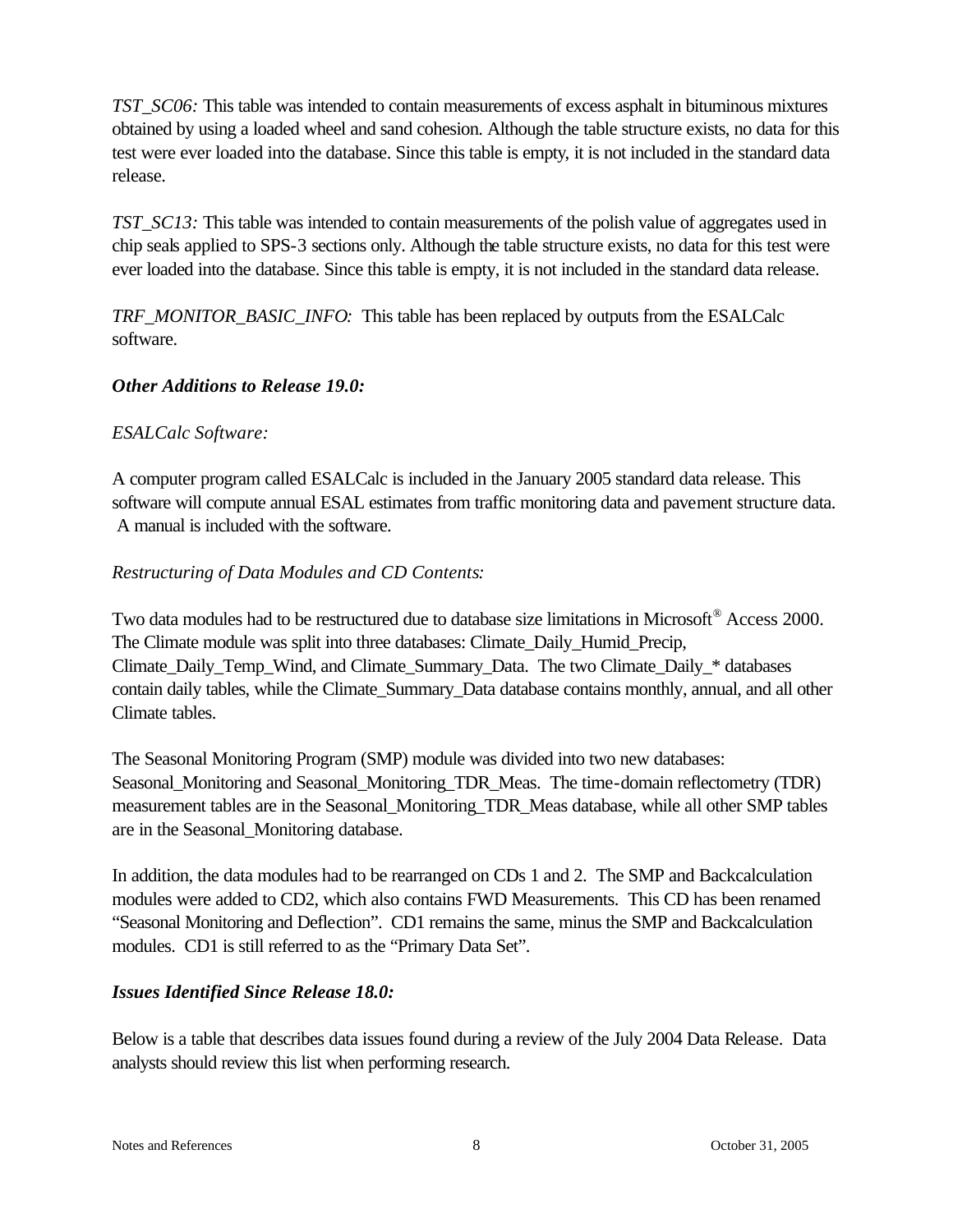| <b>Table</b>         | <b>Issue</b>                                                     |
|----------------------|------------------------------------------------------------------|
| AWS_HOURLY_DATA      | For site 350101, the pyranometer readings are suspect.           |
|                      | The TRAFFIC_RS field is not populated correctly for some         |
| EXPERIMENT_SECTION   | records.                                                         |
|                      | For certain sections, the faulting values are very inconsistent  |
| MON_DIS_JPCC_FAULT   | over time.                                                       |
|                      | The POINT_LOC value assigned to a given crack or joint           |
| MON_DIS_JPCC_FAULT   | varies slightly over time on some sections.                      |
|                      | For certain POINT_LOC's on given section, there are large        |
| MON_DIS_JPCC_FAULT   | spikes in the measured faulting value.                           |
|                      | For a given POINT_LOC, the CRACK_OR_JOINT                        |
| MON_DIS_JPCC_FAULT   | designation changes over time for some sections.                 |
| MON_DIS_*_REV        | Many null values should, in fact, be recorded as zero.           |
| MON_DIS_AC_REV       | The fatigue cracking values on 010102 are suspect.               |
|                      | For 185518, OTHER indicates multiple patches, while the          |
| MON_DIS_CRCP_REV     | patching fields indicate only one.                               |
|                      | For a number of sites, BEFORE_TEMP and AFTER_TEMP                |
|                      | are zero during summer months, indicating that the values should |
| MON_DIS_AC_REV       | probably be null instead.                                        |
|                      | On section 485328, $1/22/01$ , PHOTO_VIDEO = P, but              |
| MON_DIS_CRCP_REV     | comments indicate no pictures obtained.                          |
|                      | 485274, 2/11/97 has LONG_JOINT_SEAL_NO = 0,                      |
| MON_DIS_CRCP_REV     | $LONG_JOIN_SEAL_DAM_L > 0.$                                      |
|                      | Inconsistent rating of transverse cracking on sections 290704,   |
| MON_DIS_JPCC_REV     | 290705.                                                          |
|                      | For a number of surveys on various sites, the number of map      |
| MON_DIS_JPCC_REV     | cracking areas is zero, but the area is non-zero.                |
| MON_DIS_JPCC_REV     | Inconsistent rating of map cracking on section 100210.           |
|                      | On section 124000, 7/21/99, OTHER indicates presence of          |
| MON_DIS_JPCC_REV     | map cracking, though map cracking field contains zeroes.         |
|                      | For 313033, 11/16/99 and 290605, 7/20/95, PUMPING_NO             |
| MON_DIS_JPCC_REV     | $= 0$ while PUMPING_L $> 0$ .                                    |
|                      | For the 8/7/91 survey on the 2906 <sup>**</sup> sections, OTHER  |
| MON_DIS_JPCC_REV     | indicates pumping, while the pumping fields indicate none.       |
|                      | For 18A430, 5/1/91and 370201, 9/19/02, OTHER indicates           |
| MON_DIS_JPCC_REV     | polished aggregate, but POLISH_AGG_ $A = 0$ .                    |
| MON_DIS_JPCC_FAULT   | EDGE and WHEELPATH measurements differ by $> 12$ mm.             |
|                      | Various fault values are entered to 0.1mm, but the device is     |
| SMP_JOINT_FAULT      | supposed to read to 1mm only.                                    |
|                      | Temperatures very low for certain dates on sections 131031(-     |
| SMP_ATEMP_RAIN_HOUR  | 42) and 351112 (-49).                                            |
| SMP_ATEMP_RAIN_DAY   | Hourly average in HOUR outside min and max values in DAY.        |
|                      | Sections 274040 (9/22/93), 484143 (9/25/97), and 833802          |
| SMP_ELEV_PCC_DATA    | (various dates) have questionable elevation data.                |
| Notes and References | 9<br>October 31, 2005                                            |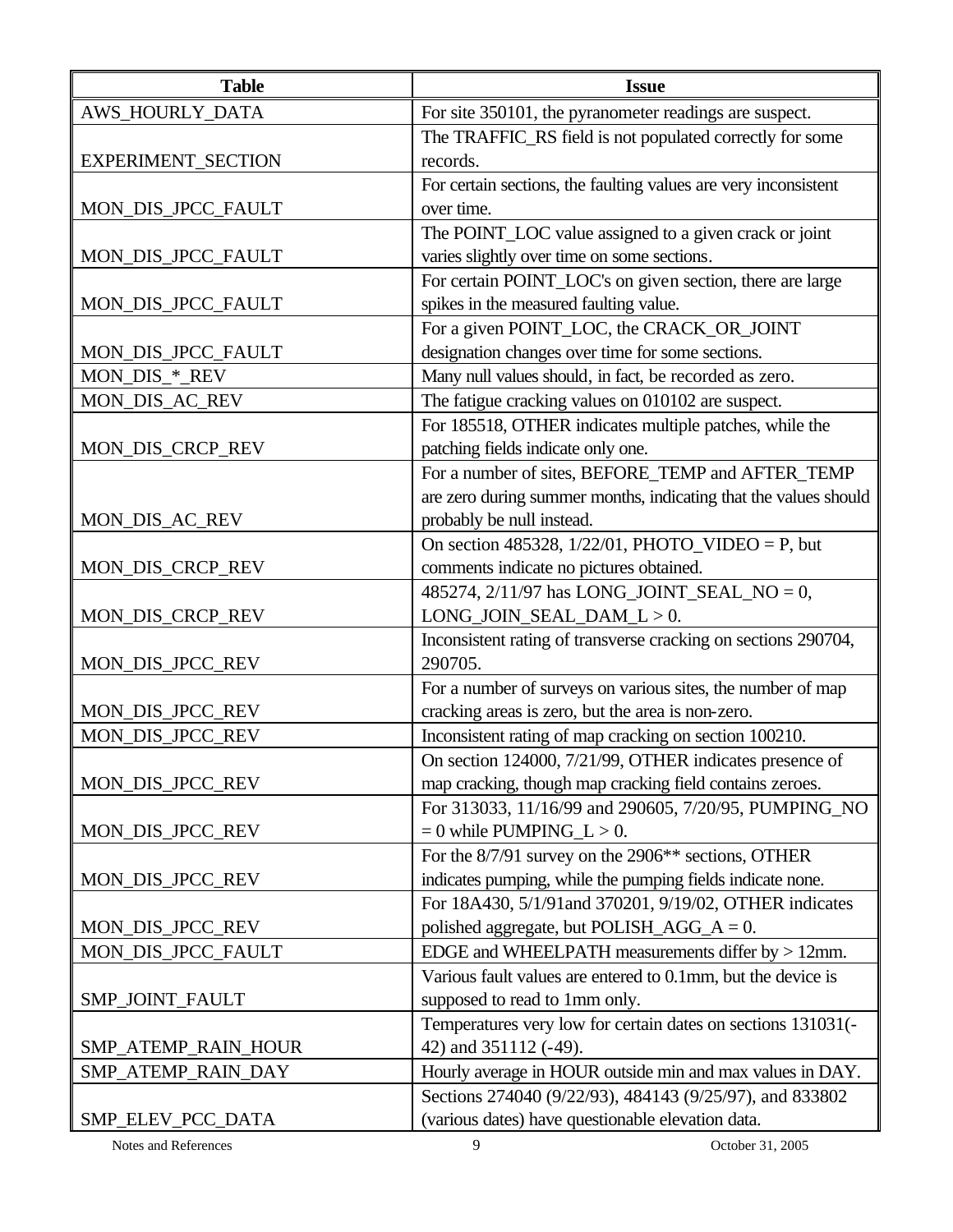| <b>Table</b>               | <b>Issue</b>                                                     |
|----------------------------|------------------------------------------------------------------|
|                            | Questionable elevation data on 310114, 390901, 460804,           |
| SMP_ELEV_AC_DATA           | 469187, 501002, 831801, and 906405.                              |
|                            | 483739 (2/15/97) has null daily values where there is sufficient |
| SMP_ATEMP_RAIN_DAY         | info in the hourly table (>20 hours) to calculate it.            |
|                            | 483739, THERM_NO = 18(after 5/6/00) and 11(after 6/6/00)         |
| SMP_MRCTEMP_AUTO_DAY_STATS | have very high values - looks like bad sensor.                   |
|                            | 180901, 0902, 0904, and 0905 have zero PROFILE INDEX,            |
| SPS9_PMA_PROFILE           | which is not a reasonable value.                                 |
| TRF_EQUIPMENT_MASTER       | Where sensor type is null, it should be N.                       |
|                            | $460901$ , FIELD_SET = 1 has multiple construction numbers       |
| TST_HOLE_LOG               | associated with it - which can cause incorrect CN assignment.    |
|                            | 089020, FIELD_LAYER_NO = 4 has an average thickness of           |
| TST_AC01                   | zero.                                                            |
|                            | 2606** layers 4, 5, 6, 260902 layers 5, 6, 7, 469197 layer 5,    |
| TST_AC01_LAYER             | and 511423 layer 6 do not have matching layers in TST_L05B.      |
|                            | For 18A959, there are records with FIELD_LAYER_NO = 1            |
| TST_AC01_LAYER             | (which would be subgrade).                                       |
|                            | In many TST tables, there are SAMPLE_NO entries that do          |
| Various                    | not have a match in one of the sampling tables.                  |
|                            | In many TST tables, there are LOC_NO entries that do no          |
| Various                    | have a match in one of the sampling tables.                      |
|                            | In many TST tables, there are LAYER_NO entries that do no        |
| Various                    | have a match in TST_L05B.                                        |
|                            | Some records in TST_AE03, PC03, PC06,                            |
|                            | SS01_UG01_UG02, SS04_UG08, UG04_SS03, and                        |
|                            | UG05_SS05 have test results reported for layers inappropriate    |
| Various                    | for the test type (bound layers for unbound tests, etc).         |
|                            | Comments indicate multiple samples, but LOC_NO or                |
| TST AC04                   | SAMPLE_NO are for a single sample.                               |
|                            | There are many ASH_CONTENT values over 2, which may              |
| TST_AE01                   | indicate the test was not done properly.                         |
|                            | Many sections have holes with locations far outside section      |
| TST_HOLE_LOG               | boundaries $(+/- 200')$ .                                        |
|                            | There are many records with negative TRANS_POS, but a            |
| TST_HOLE_LOG               | LOC_NO not indicative of shoulder testing.                       |
|                            | Many of the values in REPL_LOC_NO are not in LOC_NO              |
| TST_HOLE_LOG               | for that section.                                                |
|                            | For many SPS testing locations, POINT_LOC is within another      |
| TST_HOLE_LOG               | section according to SPS_PROJECT_STATIONS.                       |
|                            | Several records have inconsistent LAYER_TYPE and                 |
| TST_L05B                   | DESCRIPTION.                                                     |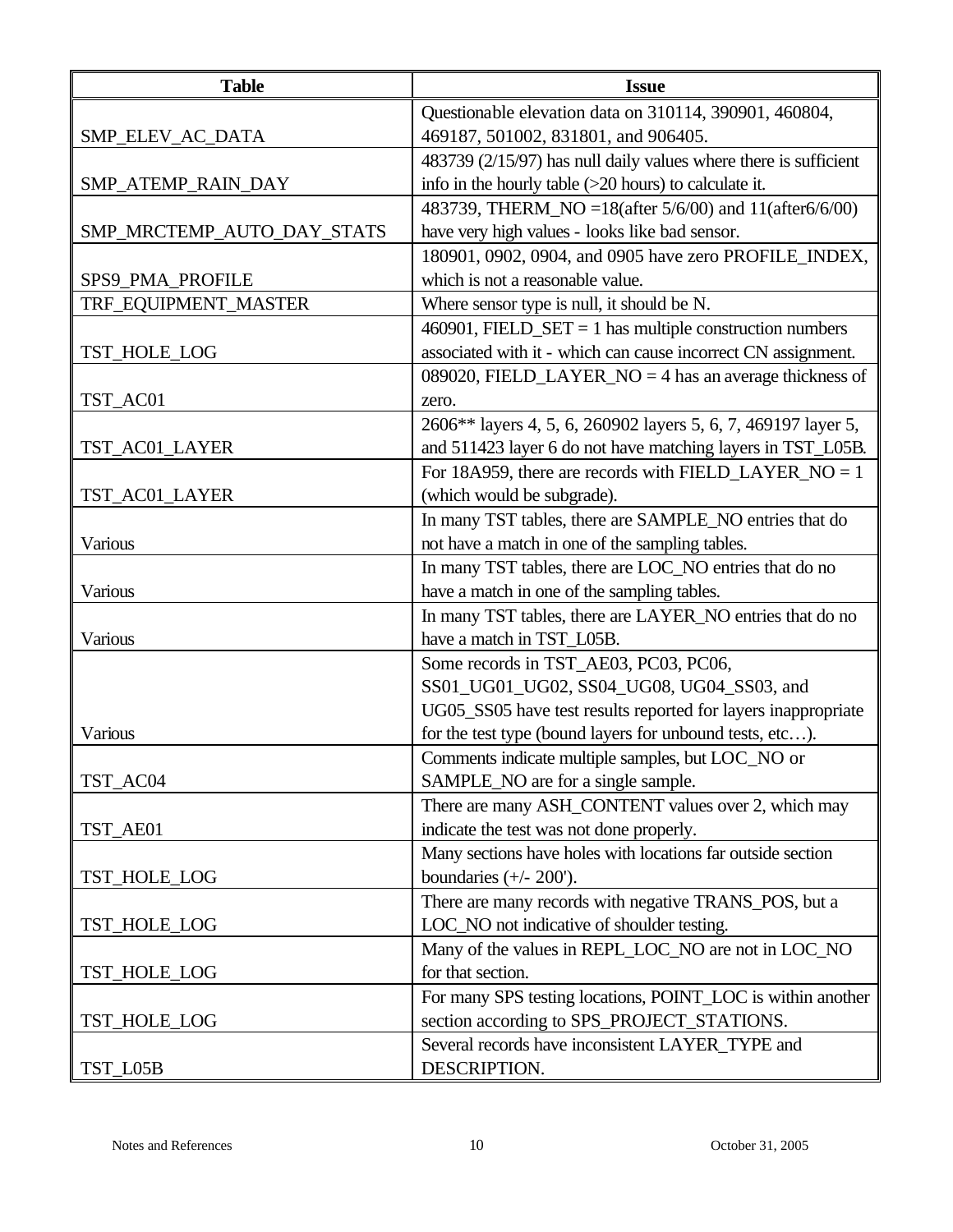# **Release 18.0**

The July 2004 Data Release is the 18th national release of data from the LTPP program. This release contains some revisions to data included in the January 2004 Data Release. New tables included for the first time in this release and updates are noted in the following:

#### *Ground Penetrating Radar Module*

In 2003, Ground Penetrating Radar (GPR) measurements were performed on a subset of LTPP sections to provide an estimate of layer thickness variations within the monitoring portion of the test section. The measurements were performed on all SPS-1 project sites still in-service at the time. Measurements were also performed on one selected SPS-2, and SPS-5, and SPS-6 project site. The results of the measurements are stored in the GPR data module. Listed below are the tables and a brief description of each:

| <b>SDR Table Name</b>  | <b>Contents</b>                                                    |
|------------------------|--------------------------------------------------------------------|
| <b>GPR_MASTER</b>      | One record is included in GPR_MASTER for each                      |
|                        | measurement pass on a test section. Typically there are two        |
|                        | measurement passes on a test section.                              |
| <b>GPR_THICK_POINT</b> | This table contains the results of the thickness interpretations   |
|                        | from the GPR measurements.                                         |
| GPR_THICK_SECT         | This table contains statistics on the thickness and dielectric     |
|                        | constant from data contained in the GPR_THICK_POINT table          |
|                        | whose stations fall inside the monitoring portion of the test      |
|                        | section.                                                           |
| <b>GPR_LINK_LAYER</b>  | This table provides a link between pavement layers identified in   |
|                        | the GPR measurements and pavement layers identified by other       |
|                        | means. It is not possible to identify layers with similar material |
|                        | properties with GPR measurements. To analyze GPR data,             |
|                        | multiple layers in the physical pavement structure can be          |
|                        | combined into a single layer.                                      |

#### *Drainage Inspection Tables*

Three new tables were added to the Monitoring module containing data information on the condition of the edge drain systems installed at the SPS-1, and -6 projects. In the future, tables may be added for other drainage feature evaluations. Listed below are the tables and a brief description of each:

| <b>SDR Table Name</b>      | <b>Contents</b>                                            |
|----------------------------|------------------------------------------------------------|
| MON DRAIN MASTER           | This table contains information on the permanent features  |
|                            | of the edge drain system and the location of the lateral   |
|                            | openings.                                                  |
| <b>MON DRAIN CONDITION</b> | This table contains information regarding the condition of |
|                            | the lateral openings and the area around the lateral       |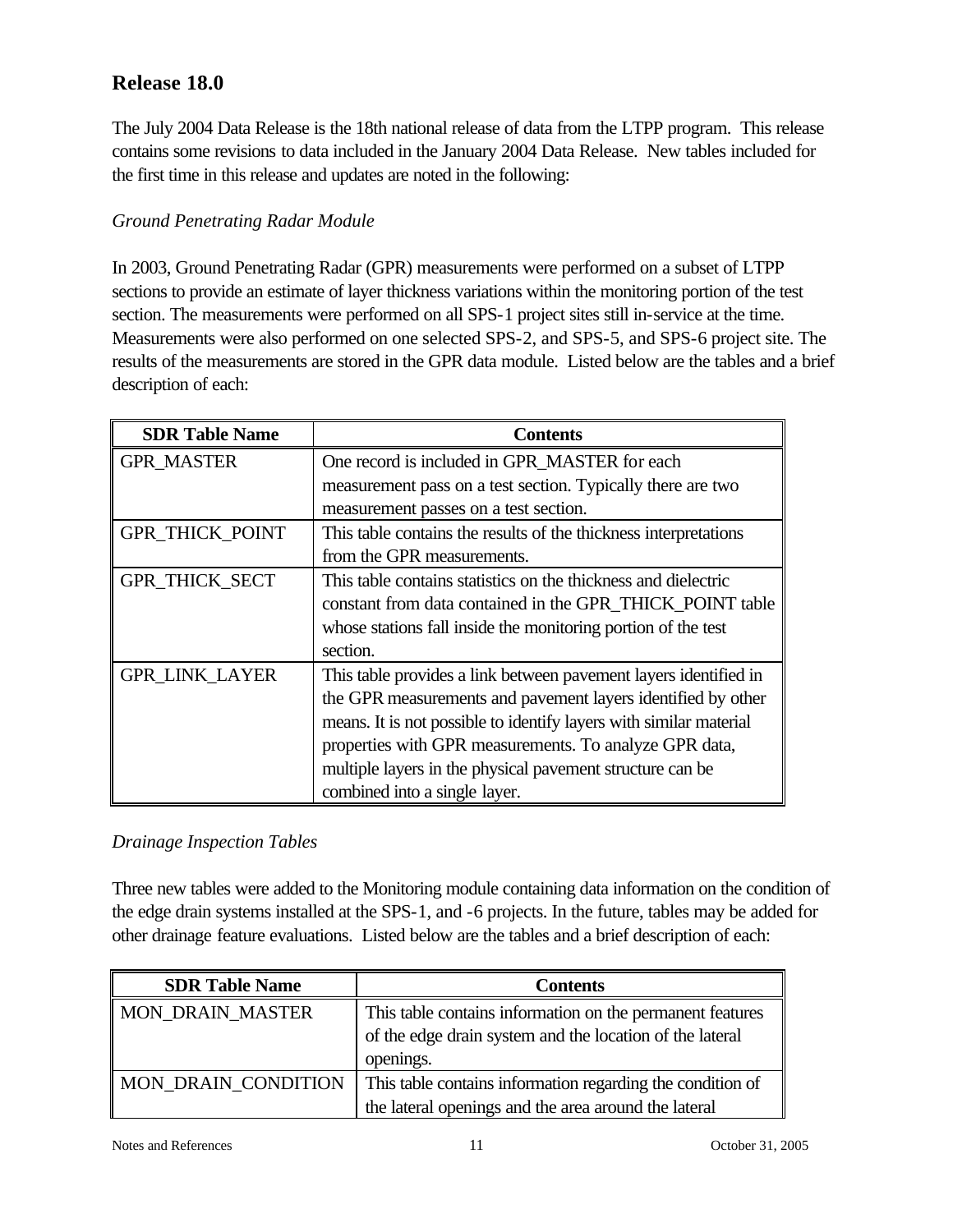|                          | openings at the time of inspection.                         |
|--------------------------|-------------------------------------------------------------|
| <b>MON DRAIN INSPECT</b> | This table contains information on the results of the video |
|                          | edge drain inspection.                                      |

*TST\_UNBOUND\_SPEC\_GRAV:* This table contains the specific gravity of unbound base and subgrade materials. Since this test was not specified in the original material test guidelines for LTPP sections, data are only available for a subset of test sections. The current source of this data is from resilient modulus tests performed by one of the LTPP contract laboratories. Although not required, that laboratory contractor included this measurement in their test results. Test data are currently available for test sections in the North Atlantic and Southern Regions. Depending on budget constraints, it is planned to obtain these measurements from SPS project sites in the future. There are no plans to obtain this data from other GPS test sections. This table is currently undergoing population and not all of the available data have been entered.

#### *Climate Data*

This release contains a major data update to the Climatic module covering the period from 1997 to 2002. Additions and corrections were made to the CLM\_SITE\_VWS\_LINK table to add links for test sections and SPS projects missing in the previous data releases. The QC on the CLM tables was run with a "no manual upgrade" policy. A very small percentage of records failed one or more checks and were left in the database with a non-level E RECORD\_STATUS.

#### *Data Dictionary and Codes*

This data release contains a major revision to the data dictionary contained in the LTPPDD table and the codes contained in the CODES table. Some of the revisions included removing fields no longer needed, modifying field descriptions, updating the field indicating the data sheet used to record the data, and adding missing codes.

#### *Tables Removed*

Three tables that were included in previous releases were removed from this release. TST\_L06 and TST\_L07, which contained the sample disposal record for AC and PCC specimens, were removed since they contained information of little use to a data analyst. The table SMP\_WATERTAB\_DEPTH\_AUTO was also excluded since there was no data in the table, and no data is expected in the future.

#### **Release 17.0**

Data Release 17.0 was made available in January 2004. This release contains some revisions to data included in the July 2003 Data Release. No changes or updates have been made to data in the climatic and dynamic load response modules.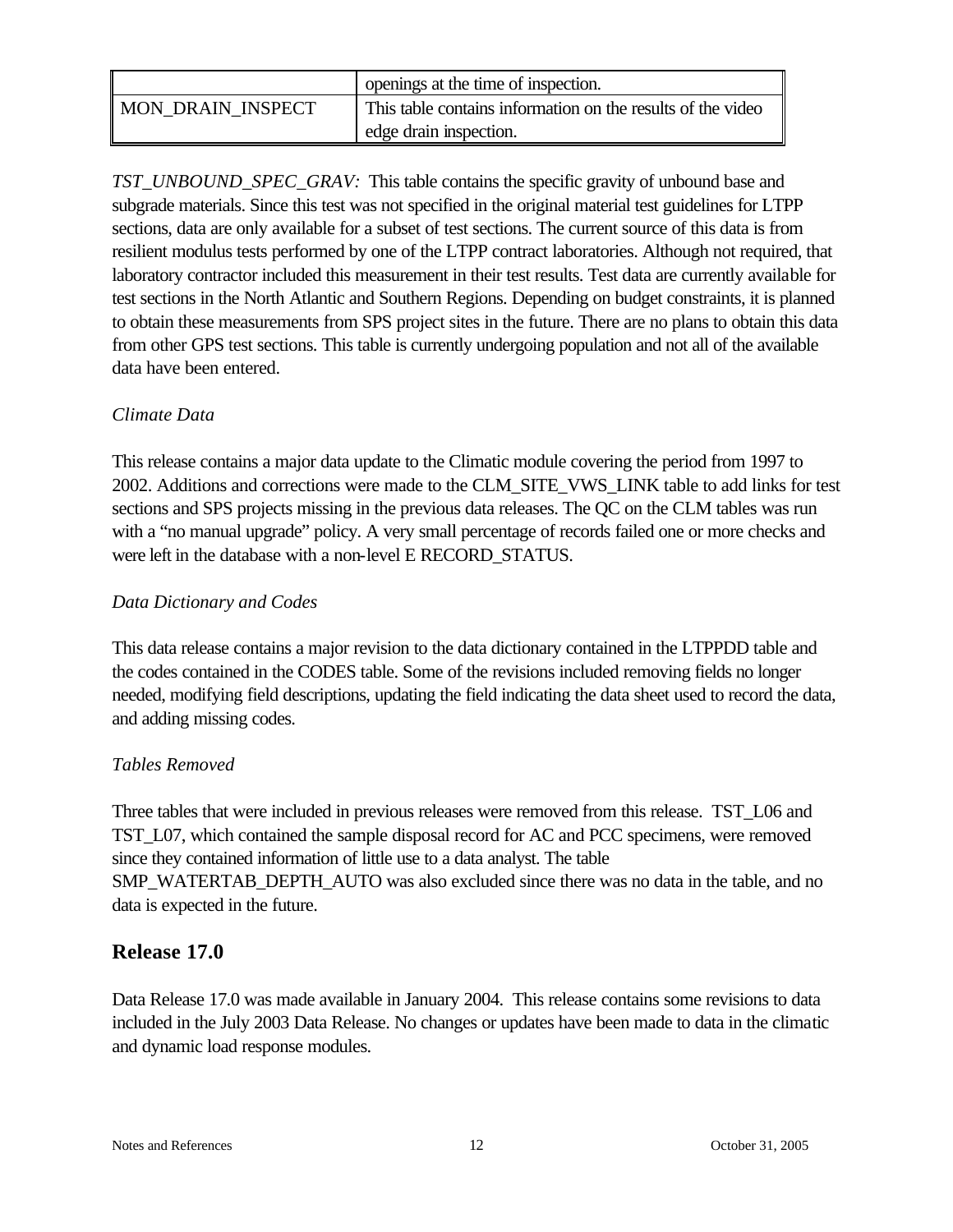#### *Superpave Asphalt Binder and Mixture Tests*

Data Release 17 contains, for the first time, the data from Superpave-related asphalt binders and mixtures. This data includes test results from the dynamic shear rheometer, bending beam rheometer, direct tension, gyratory compaction, and volumetric and gravimetric properties of gyratory compacted specimens. This data represents only a partial set of available data. LTPP contractors are still in the process of entering these data and resolving errors. More data are expected to be included in Release 18. Data users are encouraged to contact LTPP Customer Service with questions or problems that they may find in the contents of these new tables.

| <b>SDR Table Name</b> | <b>Contents</b>                                              |
|-----------------------|--------------------------------------------------------------|
| <b>TST_LINK_LAYER</b> | Links between TST_ID and layers in TST_L05B                  |
| TST LINK SAMPLE       | Links between TST_ID and samples in TST_SAMPLE_LOG           |
| TST_AE07_MASTER       | Sample and configuration information for Dynamic Shear       |
|                       | Rheometer (DSR) test                                         |
| TST_AE07_DATA         | Data from Dynamic Shear Rheometer (DSR) test                 |
| TST_AE08_MASTER       | Sample and configuration information for Bending Beam        |
|                       | Rheometer (BBR) test                                         |
| TST_AE08_DATA         | Data from Bending Beam Rheometer (BBR) test                  |
| TST_AE09_MASTER       | Sample and configuration information for Direct Tension (DT) |
|                       | test                                                         |
| TST_AE09_DATA         | Data from Direct Tension (DT) test                           |
| TST_SP01_MASTER       | Sample and configuration information for gyratory compaction |
|                       | test                                                         |
| TST SP01 DATA         | Data from gyratory compaction test                           |
| TST SP02              | Asphalt mix volumetric and gravimetric information           |

To store these data, the following eleven tables were added to the material test module (TST).

Since some of these tests represent samples of materials used in more than one layer on multiple test sections, a field named TST\_ID is used as primary key in these tables to link material test results to test sections and pavement layers. The TST\_LINK\_LAYER table provides a linkage between TST\_ID and test sections and pavement layers in the TST\_L05B table, using the fields STATE\_CODE, SHRP\_ID, CONSTRUCTION\_NO, and LAYER\_NO. The TST\_LINK\_SAMPLE table provides linkage between TST\_ID and material sampling information contained in TST\_SAMPLE\_LOG using the fields STATE\_CODE, SHRP\_ID, FIELD\_NO and SAMPLE\_NO.

#### *Supplemental Test Section QC*

This is the first data release that includes the results of quality checks on data from supplemental test sections constructed on the Specific Pavement Studies sites. The RECORD\_STATUS field in records for supplemental test sections should now be populated as it is for other test sections. Although the majority of the new checks worked as expected, data users may find some anomalies that have not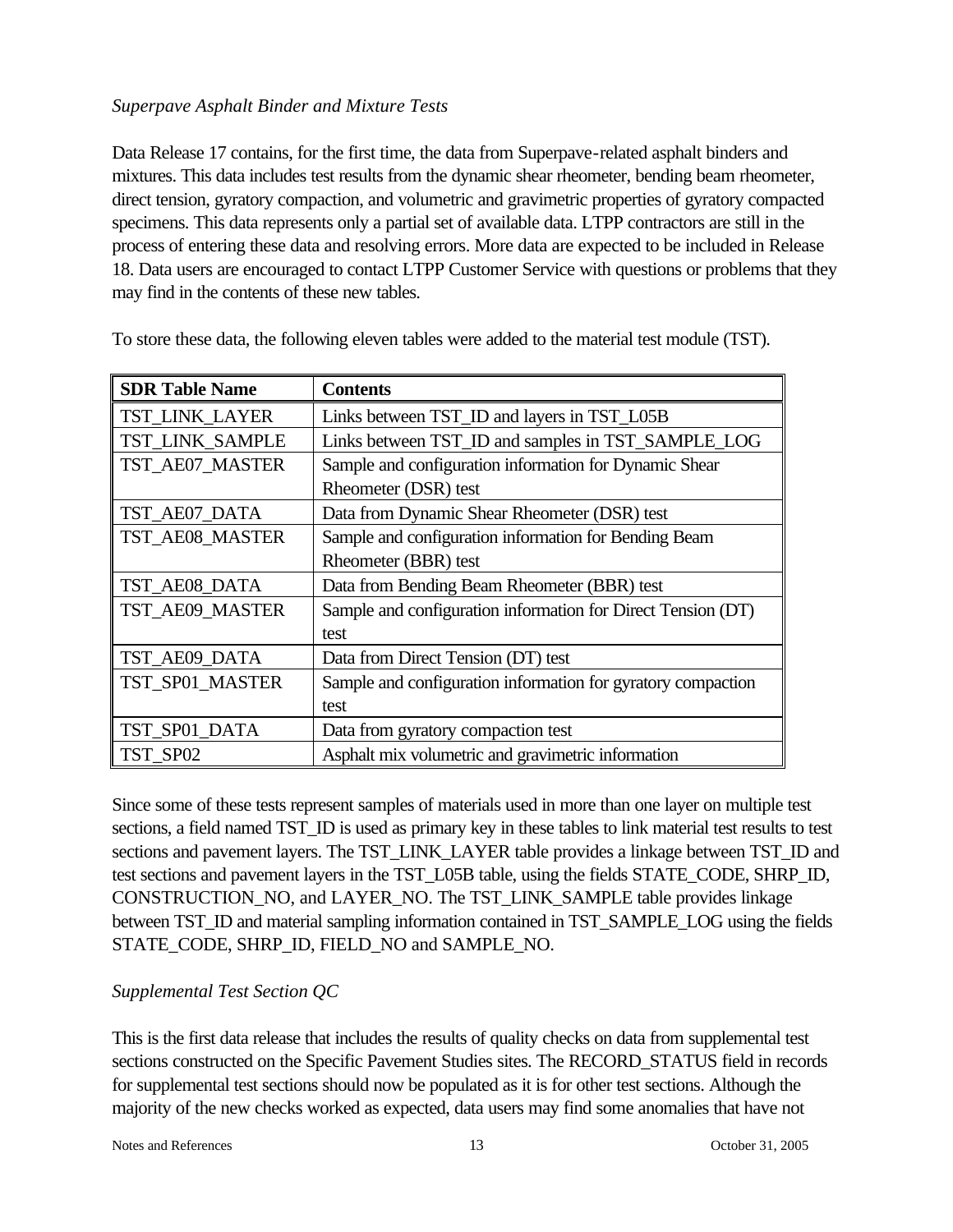been corrected. Please contact LTPP Customer Service with questions or issues related to supplemental section QC.

#### *SPS 9 Construction Data*

SPS-9 construction data was first released in the July 2003 data release. Work continues on entering SPS-9 construction data to the SPS module.

#### *Traffic Monitoring Data*

Processing of traffic monitoring data collected between 1999 and 2002 has been substantially completed. Work continues on loading and resolving errors in "problem" data sets from this time period. More traffic monitoring data is expected to be available in the next data release.

#### *Distress Data*

Distress data processed by version 1.0 of the Padias software is being reprocessed with version 4.2 of the software. Distress survey records that have been migrated to the MON\_DIS\_PADIAS42 tables over the past several data releases have been removed from the MON\_DIS\_PADIAS tables.

# **Release 16.0**

Data Release 16.0 was available in July 2003. This release contains some revisions to data included in the January 2003 Data Release and includes new pavement monitoring, construction and materials test data collected through May 2003.

One new table, TRF\_MONITOR\_LTPP\_LN, was added to the Traffic module for this release. Another table, TRF\_MONITOR\_AXLE\_DISTRIB, was restructured. The old TRF\_MONITOR\_AXLE\_DISTRIB table was structured as one record per axle type per weight bin or 160 records per site per year. All bins and all axle types are present for every site (even some without weight data). The new TRF\_MONITOR\_AXLE\_DISTRIB has one record per axle type per vehicle class or a maximum of 40 records per site per year. If an axle type or vehicle class was not weighed, there is no record in the database.

LTPP is in the process of implementing new and improved traffic analysis software and clearing the backlog of unprocessed traffic monitoring data. The two tables noted above contain the output from the new analysis software for pre-1998 data previously processed using the old software and post-1998 data that had not previously been processed and released. It is anticipated that the backlog of unprocessed traffic monitoring data will be cleared in 2004. Some of the tables containing data created by the old traffic analysis software have been removed from this release.

This release also contains the first release of data from all of the SPS-9 construction data tables.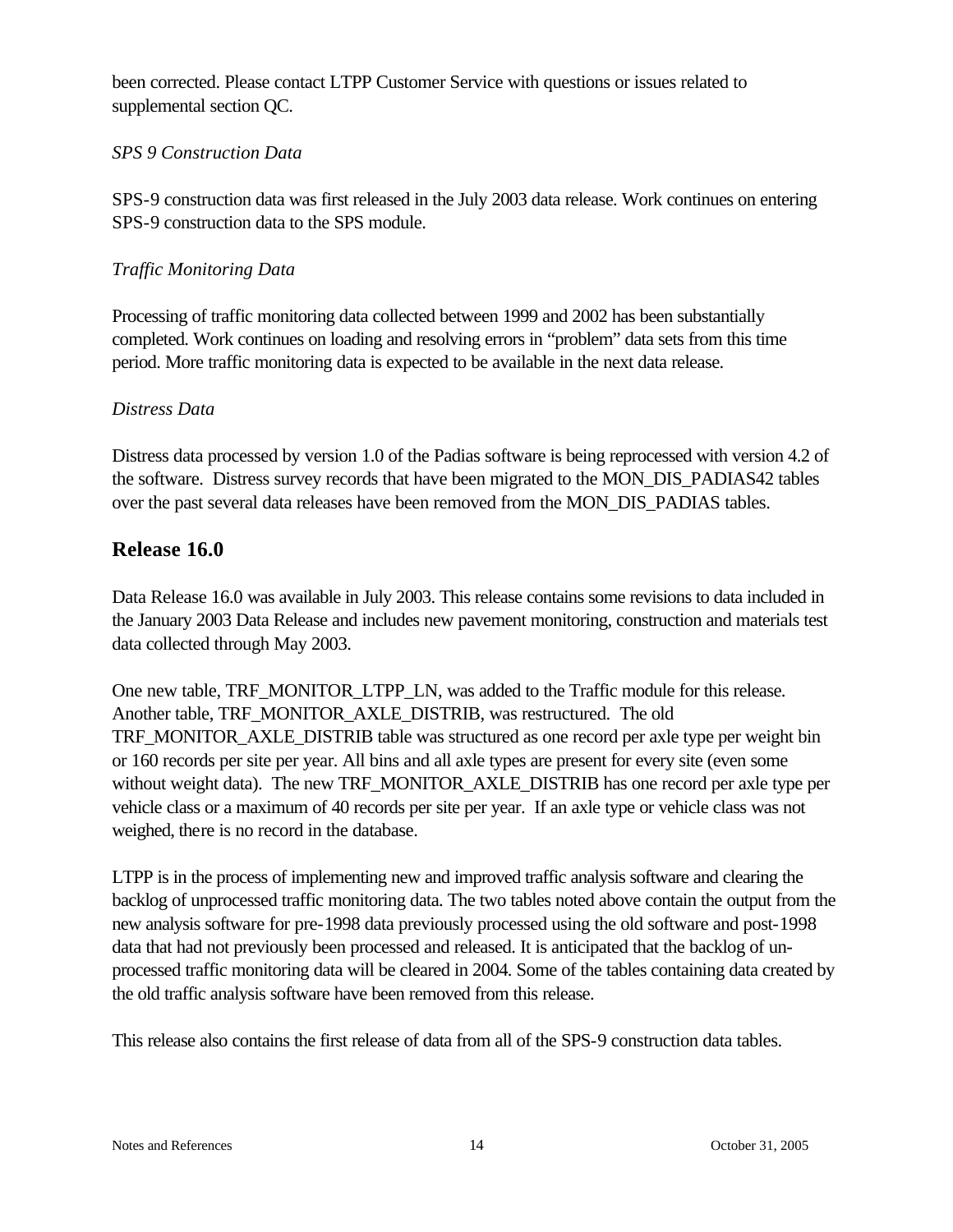A new table, LTPPTD, was added to the administration module. This table contains table descriptions for all of the tables included in the release. The Table Navigator software included in the release automates the database schema, including descriptions of all tables, fields and codes.

# **Reference Tables**

Several reference tables are contained in each Access database in the Standard Data Release. These tables are listed below:

# **EXPERIMENT\_SECTION**

The **EXPERIMENT** SECTION table is the master table for test sections included in the database. It provides key variables by which other tables may be linked including STATE\_CODE, SHRP\_ID, and CONSTRUCTION\_NO. Its principal use is to identify the experiment to which a section or site belongs and construction-related changes which have occurred over its life.

# **LTPPDD**

The Data Dictionary (LTPPDD) contains the datatype, units, codetype (where applicable), description, and other information about each field in the database.

# **LTPPTD**

The LTPPTD provides a description of the contents of each table.

# **CODES**

The CODES table is a list of coded values used in the database and their definitions.

# **Data Quality Checks**

Large amounts of data are supplied on paper forms from many different agencies. QC checks on this information consist of reviews for completeness and reasonableness of the provided information.

Data in the database undergo several levels of data quality checks. The results of these checks are recorded in the RECORD\_STATUS field. All data tables contain a RECORD\_STATUS field. There are three major types of QC checks:

- **·** 'C' Level Checks: These are checks to identify critical fields that contain a null value. In some cases, these checks are replaced by non-null restrictions placed on critical fields during the table design that prevent a record from being created if a value for that field is not entered.
- **·** 'D' Level Checks: These are range checks on the reasonableness of values entered in a field. For example, the range check for deflection data from the center sensor on a Falling Weight Deflectometer (FWD) is 5 ?m to 2032 ?m.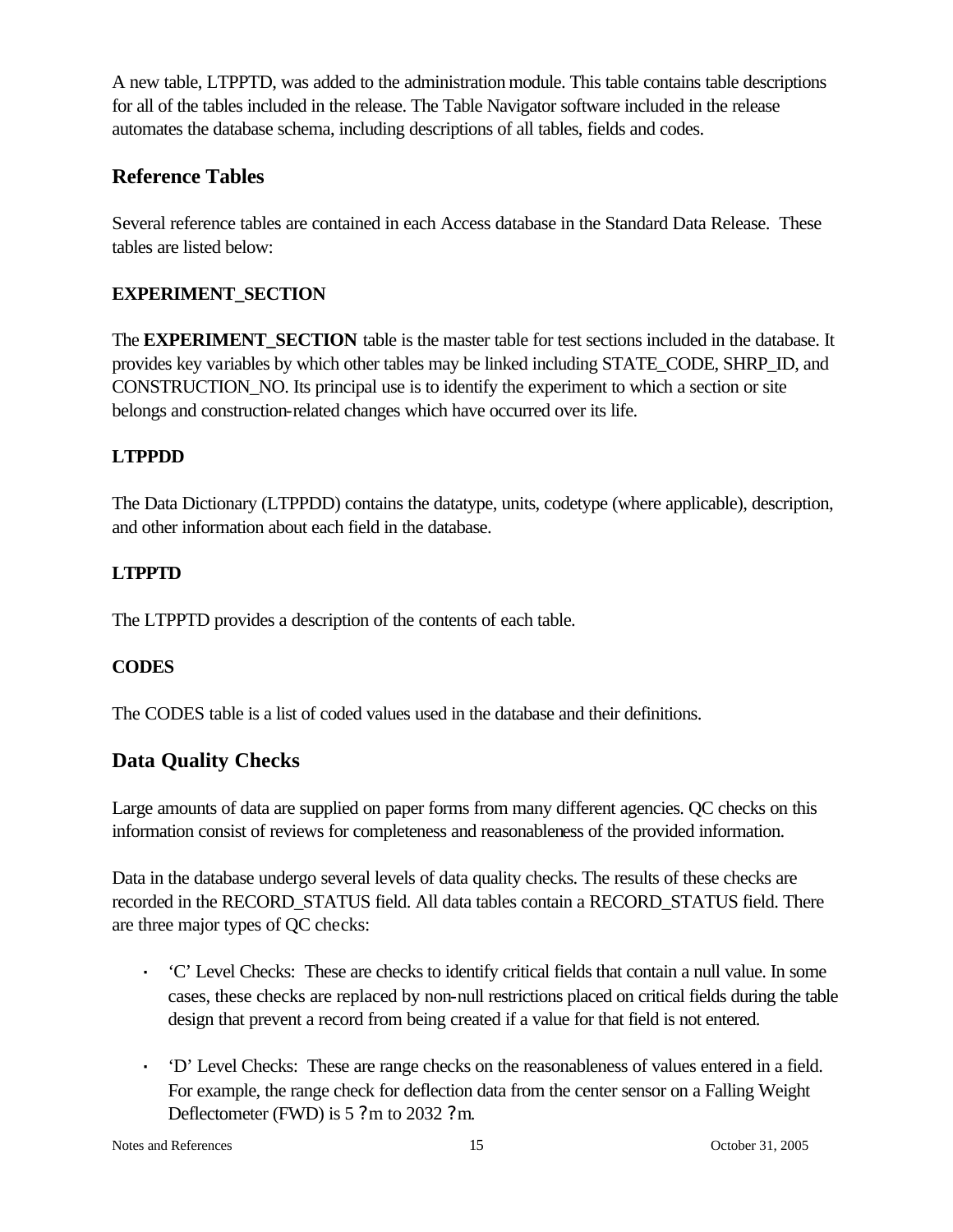**·** 'E' Level Checks: These are termed intra-modular and intra-field checks. This category contains a wide range of checks. The common property of these checks is that they compare the value in one field of a table to the value in another field that may or may not be in the same table. For example, an 'E' level check is used to see if pavement layer temperature gradient data exists for each FWD data set. In addition, 'E' level checks are used to enforce referential integrity between parent and child tables.

These QC checks are performed sequentially – 'D' level checks are applied to records passing 'C' level checks, and 'E' level checks are applied to records passing 'D' level checks. A and B levels are the starting point. If a record fails a check, its record status remains at the next lower status. For example, records failing a level 'D' check have a status of 'C'. A procedure exists to manually upgrade record status, if a record failing a check has been examined and found to be acceptable.

Records with a level E status can mean the following:

- **·** Records have passed all of the current data checks.
- **·** Records may have failed some data checks, but were manually upgraded after inspection and/or correction.
- **·** Records may contain errors that were not detected by the current data review process.

The quality control checks applied to LTPP data are limited. It is not possible to inspect all of the data for all types of potential anomalies. As the program evolves and improvements are made to the data quality control checks, level E data included in previous releases may be reclassified.

Records with a status less than E can be interpreted as:

- **·** Not having completed the QC process.
- **·** Having completed the QC process, but left at a lower level of record status.
- **·** Not currently subjected to the QC process by policy.

Data users assume the responsibility for conclusions based on interpretation of data collected by the LTPP program. Level E data should not be considered more reliable than non-level E data. Likewise, non-level E data should not be considered less reliable than level E data. The record status for non-level E data can be used as a relative indicator of potential issues that might exist for these data. As the LTPP program continues to evolve, users can expect changes to be made to LTPP data and record status in order to improve their use in analysis.

# **Traffic Data**

#### **Historical Traffic**

As part of their participation in LTPP, State/Provincial Highway Agencies (SHAs) agreed to provide estimates of historical traffic loading for their GPS sites. In most cases, the agencies did not have significant amount of historical traffic volume, vehicle classification or weight information for many of the

Notes and References and References 21. 2005